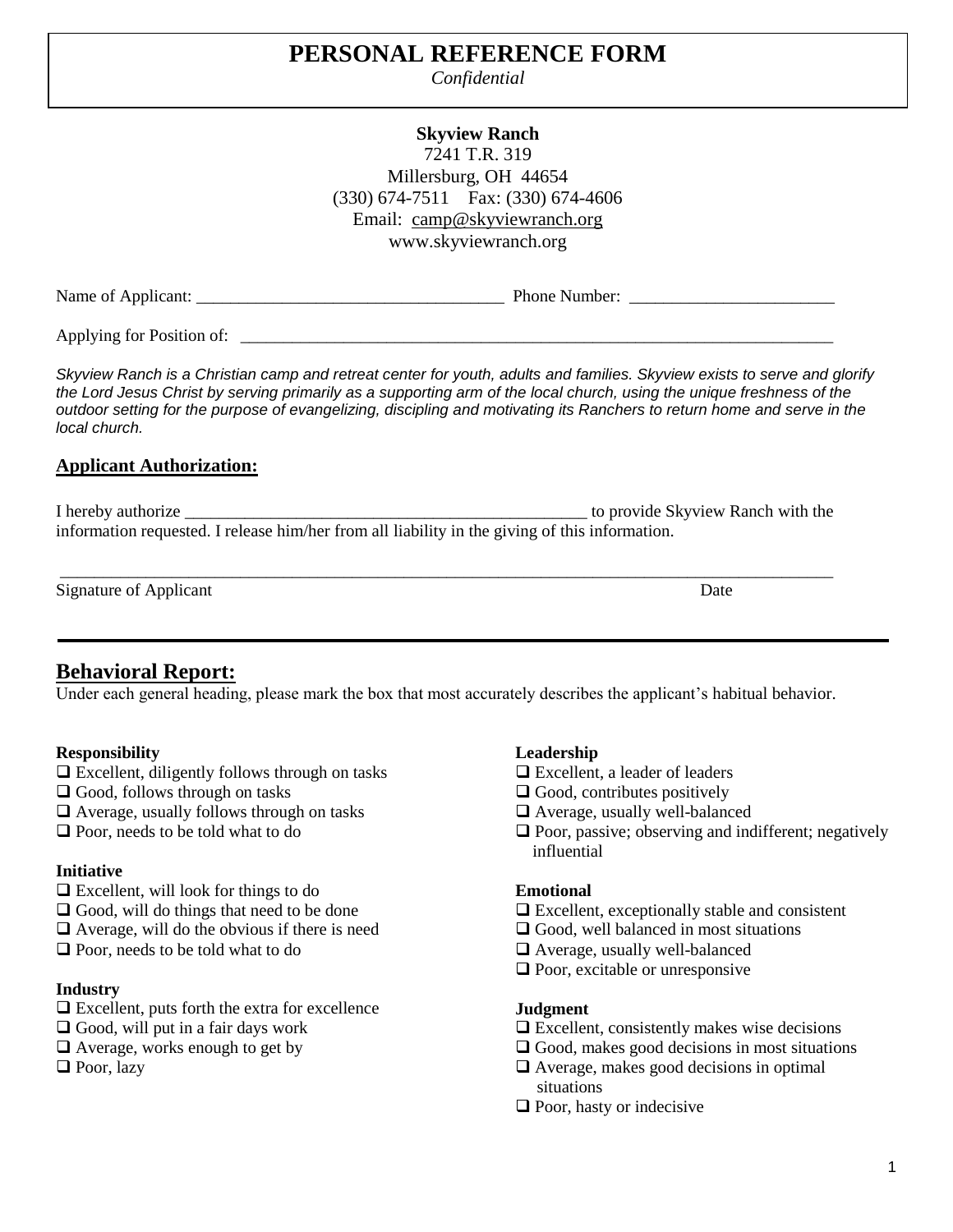#### **Motivation**

- Excellent, highly self-motivated
- □ Good, effectively motivated
- Average, usually purposeful
- **p** Poor, purposeless

#### **Cooperation**

- $\Box$  Excellent, deeply sensitive to others
- $\Box$  Good, generally concerned for others
- Average, cooperates when it is convenient
- $\Box$  Poor, difficult to work with

#### **Integrity**

- $\Box$  Excellent, consistently trustworthy
- □ Good, generally honest and true
- Average, honest, but may stretch the truth
- $\Box$  Poor, questionable at times

#### **Personable**

- $\Box$  Excellent, sharp, excellent first impression
- □ Good, well-groomed, good first impression
- □ Average, gives an average first impression
- $\Box$  Poor, neglects fine detail, sloppy

#### **Communication**

- $\Box$  Excellent, articulate, communicates to all groups clearly
- $\Box$  Good, communicates well with most groups
- $\Box$  Average, gets the thought across
- $\Box$  Poor, difficulty in articulating thoughts

#### **Please answer the following questions:**

How long have you known the applicant?

If you were asked to have this person as a co-worker, how would you respond?

Would you be willing to place your child or teen under the direct charge and influence of this individual? If not explain why: \_\_\_\_\_\_\_\_\_\_\_\_\_\_\_\_\_\_\_\_\_\_\_\_\_\_\_\_\_\_\_\_\_\_\_\_\_\_\_\_\_\_\_\_\_\_\_\_\_\_\_\_\_\_\_\_\_\_\_\_\_\_\_\_\_\_\_\_\_\_\_\_\_\_\_\_\_\_\_\_\_\_

\_\_\_\_\_\_\_\_\_\_\_\_\_\_\_\_\_\_\_\_\_\_\_\_\_\_\_\_\_\_\_\_\_\_\_\_\_\_\_\_\_\_\_\_\_\_\_\_\_\_\_\_\_\_\_\_\_\_\_\_\_\_\_\_\_\_\_\_\_\_\_\_\_\_\_\_\_\_\_\_\_\_\_\_\_\_\_\_\_\_\_\_\_\_\_\_\_

\_\_\_\_\_\_\_\_\_\_\_\_\_\_\_\_\_\_\_\_\_\_\_\_\_\_\_\_\_\_\_\_\_\_\_\_\_\_\_\_\_\_\_\_\_\_\_\_\_\_\_\_\_\_\_\_\_\_\_\_\_\_\_\_\_\_\_\_\_\_\_\_\_\_\_\_\_\_\_\_\_\_\_\_\_\_\_\_\_\_\_\_\_\_\_\_\_

\_\_\_\_\_\_\_\_\_\_\_\_\_\_\_\_\_\_\_\_\_\_\_\_\_\_\_\_\_\_\_\_\_\_\_\_\_\_\_\_\_\_\_\_\_\_\_\_\_\_\_\_\_\_\_\_\_\_\_\_\_\_\_\_\_\_\_\_\_\_\_\_\_\_\_\_\_\_\_\_\_\_\_\_\_\_\_\_\_\_\_\_\_\_\_\_\_

\_\_\_\_\_\_\_\_\_\_\_\_\_\_\_\_\_\_\_\_\_\_\_\_\_\_\_\_\_\_\_\_\_\_\_\_\_\_\_\_\_\_\_\_\_\_\_\_\_\_\_\_\_\_\_\_\_\_\_\_\_\_\_\_\_\_\_\_\_\_\_\_\_\_\_\_\_\_\_\_\_\_\_\_\_\_\_\_\_\_\_\_\_\_\_\_\_

\_\_\_\_\_\_\_\_\_\_\_\_\_\_\_\_\_\_\_\_\_\_\_\_\_\_\_\_\_\_\_\_\_\_\_\_\_\_\_\_\_\_\_\_\_\_\_\_\_\_\_\_\_\_\_\_\_\_\_\_\_\_\_\_\_\_\_\_\_\_\_\_\_\_\_\_\_\_\_\_\_\_\_\_\_\_\_\_\_\_\_\_\_\_\_\_\_

What do you consider special about the applicant?

#### **Stress**

- Excellent, thinks well under pressure
- $\Box$  Good, able to make wise decisions under pressure
- Average, reasonably calm under pressure
- $\Box$  Poor, abandons responsibility under pressure

#### **Conduct with opposite sex**

- □ Above Reproach
- □ Generally Good
- Q Ouestionable

#### **Sociability**

Mark all which apply to the applicant:

- $\Box$  Gregarious, known by all
- $\Box$  Steady, consistent
- Analytical, reflective, contemplative
- Amiable loyal, devoted, friendly
- $\Box$  Timid and shy
- **Q** Confident, self-assured
- □ Brash and arrogant
- Blunt and up-front
- □ Hard to read
- **T**entative, self-conscious
- $\Box$  Entertaining